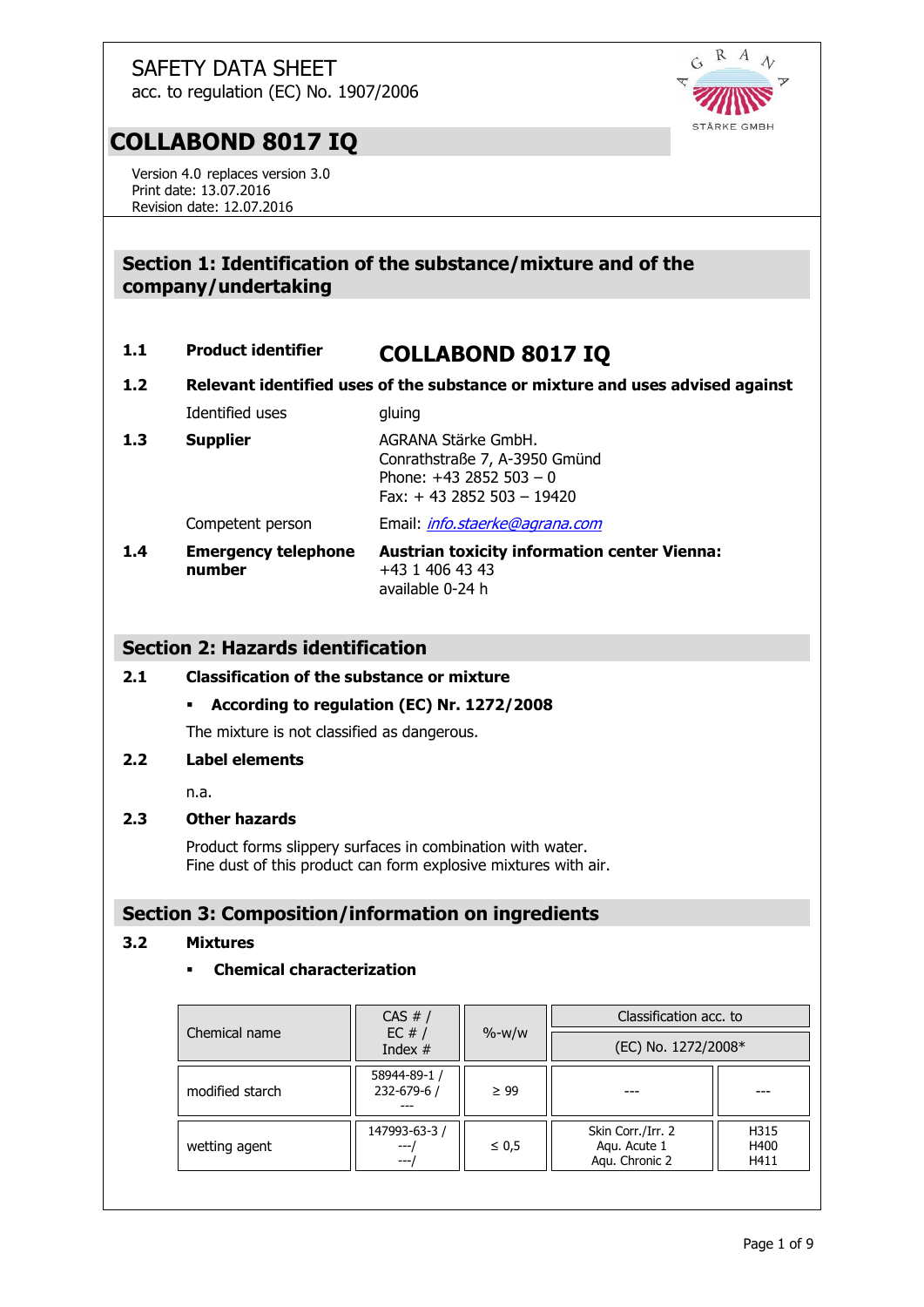R  $\lambda$ G STÄRKE GMBH

## acc. to regulation (EC) No. 1907/2006

## **COLLABOND 8017 IQ**

Version 4.0 replaces version 3.0 Print date: 13.07.2016 Revision date: 12.07.2016

| biocide<br>-2.Bromo-2-nitropropane-1,3)<br>diol) | $52 - 51 - 7/$<br>200-143-0/<br>603-085-00-8 | $\leq 0.05$ | Eye dam. 1<br>Aquatic acute 1<br>Aquatic chronic. 1<br>Acute Tox. 4<br>Acute Tox. 4 | H318<br>H400<br>H410<br>H302<br>H312 |
|--------------------------------------------------|----------------------------------------------|-------------|-------------------------------------------------------------------------------------|--------------------------------------|
|                                                  |                                              |             | Skin irrit. 2                                                                       | H315                                 |
|                                                  |                                              |             | STOT SE 3                                                                           | H335                                 |

\* Full text of hazard statements: see section 16.

## **Section 4: First aid measures**

#### **4.1 Description of first aid measures**

Seek medical advice.

Never give anything by mouth to an unconscious person or a person with cramps. Change contaminated, saturated clothing.

#### **In case of inhalation of dust**

Provide fresh air. Consult a physician, if symptoms such as indisposition, cough or irritation occur.

If unconscious place and transport in recovery position.

#### **In case of skin contact**

After contact with skin, wash immediately with soap and plenty of water. Change contaminated, saturated clothing. Consult a physician if symptoms occur.

#### **In case of eye contact**

In case of contact with eyes flush immediately with plenty of flowing water for 10 to 15 minutes holding eyelids apart. Consult a physician. If symptoms occur.

#### **In case of ingestion**

Rinse mouth with cold water and then drink plenty of water. Avoid vomiting. Consult a physician immediately.

#### **4.2 Most important symptoms and effects, both acute and delayed**

Can cause irritation to skin, eyes and mucous membrane.

#### **4.3 Indication of any immediate medical attention and special treatment needed**

Depending on the condition of the patients, the doctor must assess the symptoms and the overall general condition.

#### **Section 5: Firefighting measures**

#### **5.1 Extinguishing media**

#### **Suitable extinguishing media**

CO2, foam, dry powder Water spray only limited suitable. Product forms slippery surfaces in combination with water.

#### **5.2 Special hazards arising from the substance or mixture**

Fire may cause evolution of  $CO<sub>x</sub>$ , NO<sub>x</sub>, brominated compounds Product forms slippery surfaces in combination with water.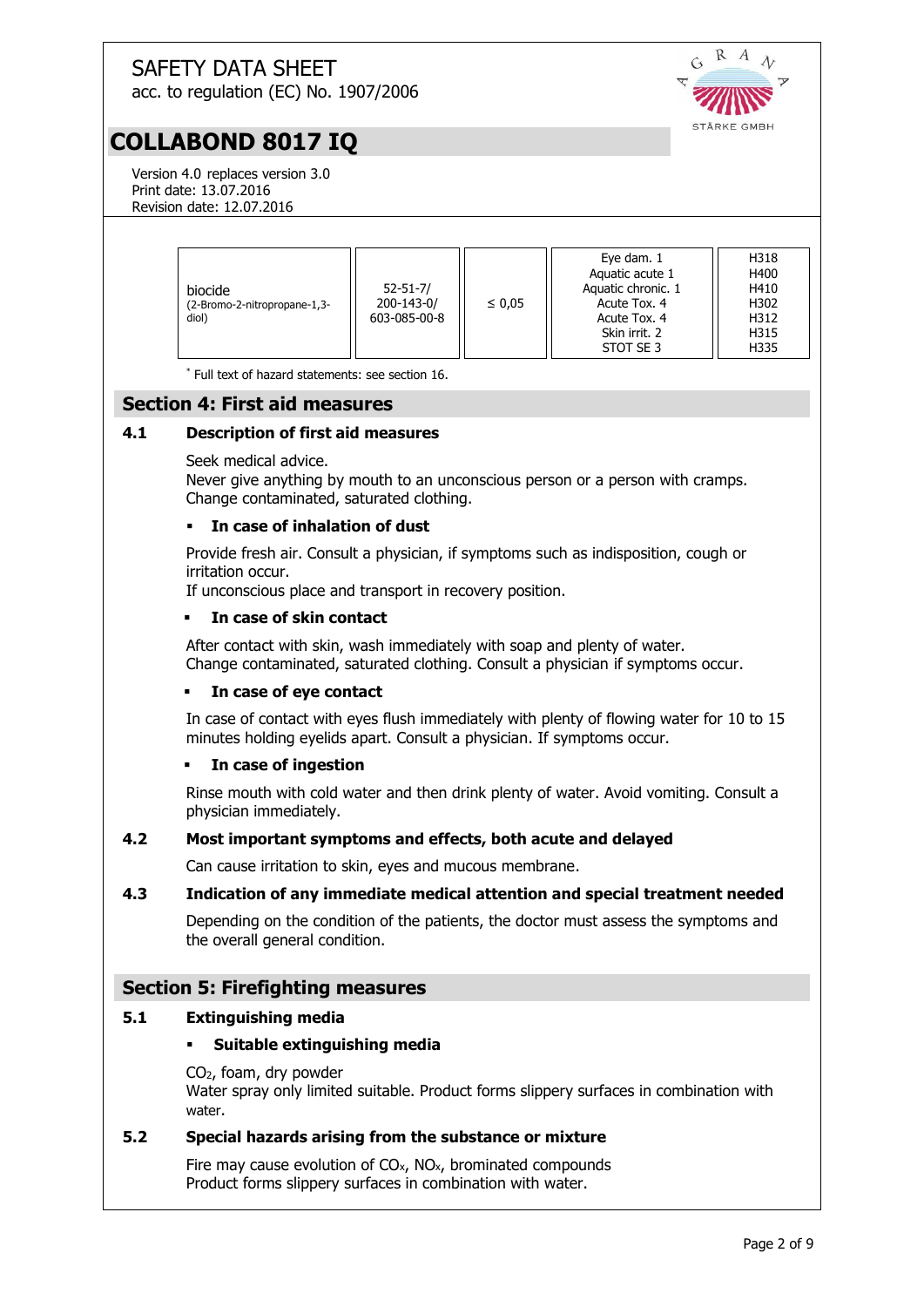acc. to regulation (EC) No. 1907/2006



## **COLLABOND 8017 IQ**

Version 4.0 replaces version 3.0 Print date: 13.07.2016 Revision date: 12.07.2016

### **5.3 Advice for firefighters**

Special protective equipment: Wear a self-contained breathing apparatus and chemical protective clothing.

### **Section 6: Accidental release measures**

#### **6.1 Personal precautions, protective equipment and emergency procedures**

Restricted access to contaminated areas, until cleaning work is finished. Wear personal protection equipment. Avoid contact with skin and eyes. Provide adequate ventilation. Do not breathe dust. Avoid formation of dust – danger of dust explosion. Product forms slippery surface with water.

#### **6.2 Environmental precautions**

Do not allow to enter into drains/surface water/groundwater.

#### **6.3 Methods and material for containment and cleaning up**

Clean dry. Avoid generation of dust. Wash away remaining material carefully with plenty of water.

Treat the recovered material as prescribed in the section on waste disposal (section 13).

#### **6.4 Reference to other sections**

See protective measures under section 8 and disposal under section 13.

## **Section 7: Handling and storage**

#### **7.1 Precautions for safe handling**

Provide adequate ventilation. Avoid contact with skin and eyes. Keep containers tightly closed. Avoid generation of dust – do not breathe dust. Observe protective measures and safety instructions.

#### **7.2 Conditions for safe storage, including any incompatibilities**

#### **Precautions against fire and explosion**

Keep away from sources of ignition  $-$  No smoking. Take precautionary measures against static discharge.

#### **Requirements on storage and packaging/containers**

Keep dry. Protect from heat. Provide adequate ventilation. Keep in the original container.

#### **Incompatibility with materials**

No information available.

#### **Conditions of storage**

Room temperature.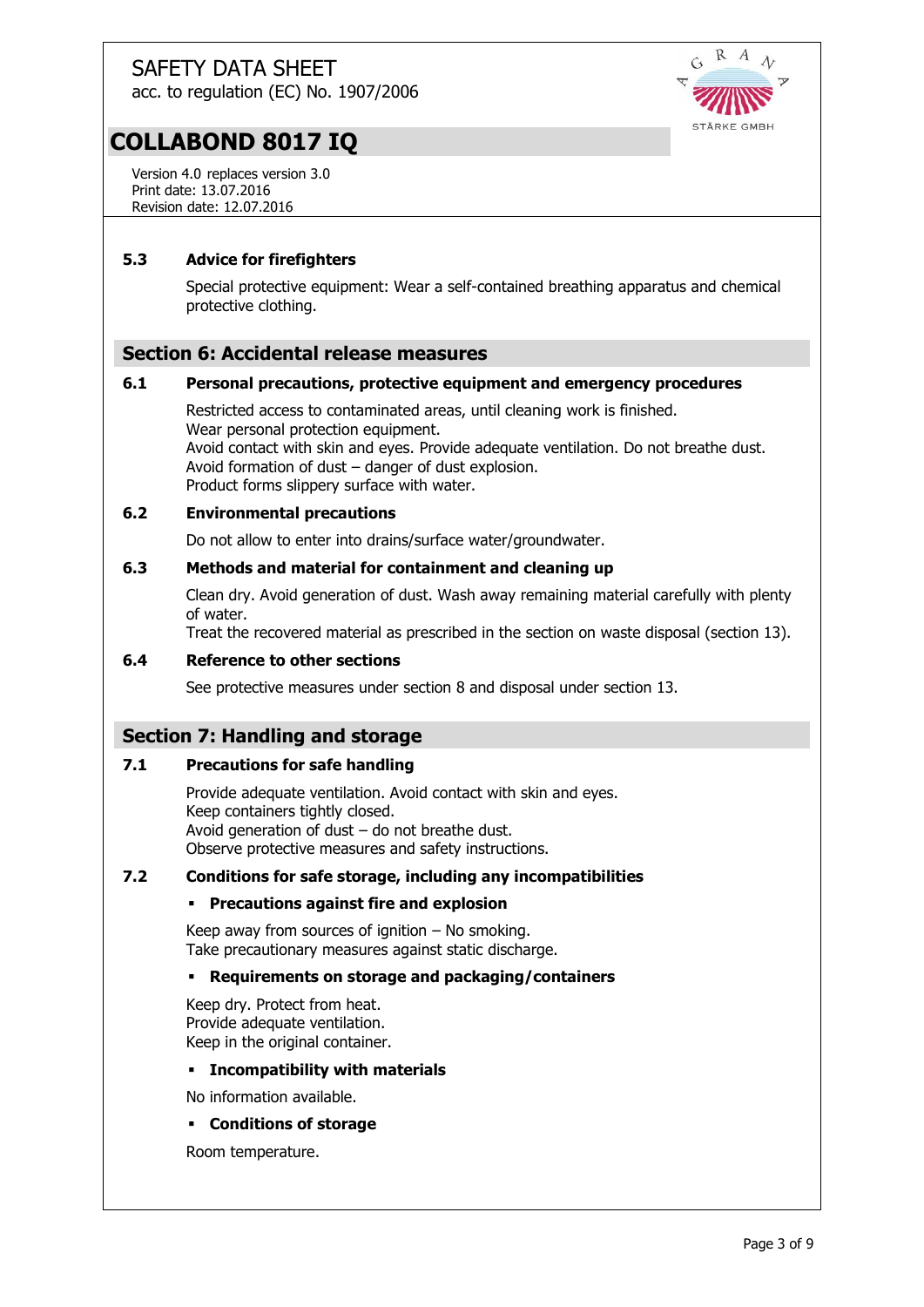acc. to regulation (EC) No. 1907/2006



## **COLLABOND 8017 IQ**

Version 4.0 replaces version 3.0 Print date: 13.07.2016 Revision date: 12.07.2016

### **7.3 Specific end use(s)**

Gluing.

## **Section 8: Exposure controls/personal protection**

#### **8.1 Control parameters**

#### **DNEL**

52-51-7 2-Bromo-2-nitropropane-1,3-diol 0.204 mg/kg – exposure: dermal – long term 1.789 mg/m<sup>3</sup> - exposure: inhalation – long term

#### **8.2 Exposure control**

#### **General protection and hygiene measures**

When handling with chemical substances observe usual precautionary measures. Keep away of foods and drinks.

When using do not eat and drink. Wash hands after working with product. Avoid contact with eyes and skin.

Do not breathe dust. Change contaminated, saturated clothing and wash before reuse.

Protective clothing needs to be selected specifically for the workplace, depending on concentrations and quantities of the hazardous substances handled. The chemical resistance of the protective equipment should be inquired at the respective supplier.

#### **Respiratory protection**

Wear dust mask during formation of dust or when occupational exposure limits are exceeded.

#### **Hand protection**

Wear protective gloves (e.g. nitril rubber)

The selection of suitable gloves depends not only on the material, but also on other quality characteristics. Breakthrough times and swelling properties of the material must be taken into consideration.

#### **Eye protection**

Close-fitting protective goggles.

#### **Body protection**

Working clothes.

#### **Environment exposure control measures**

Do not allow to enter into drains/surface water/groundwater.

#### **Section 9: Physical and chemical properties**

#### **9.1 Information on basic physical and chemical properties**

Physical state / Appearance solid Colour vellowish

Page 4 of 9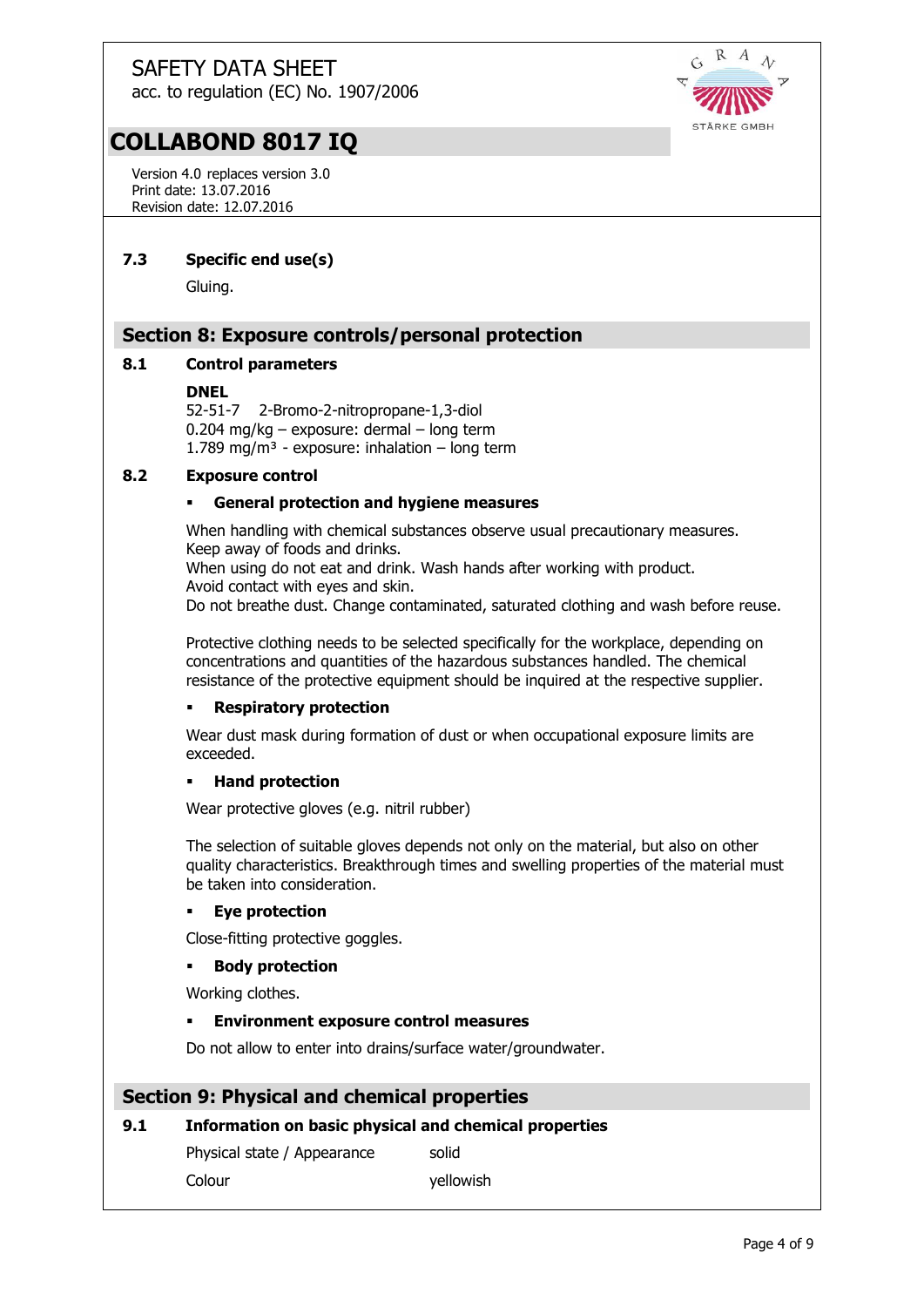## **COLLABOND 8017 IQ**

Version 4.0 replaces version 3.0 Print date: 13.07.2016 Revision date: 12.07.2016

| Odour                                     | typical                                                                                     |
|-------------------------------------------|---------------------------------------------------------------------------------------------|
| Odour threshold                           | No information available.                                                                   |
| pH value                                  | approx. 7.5 (16.7% s.b., 20°C)                                                              |
| Melting point/freezing point              | n.a.                                                                                        |
| Initial boiling point/range               | n.a.                                                                                        |
| Flash point                               | n.a.                                                                                        |
| Flammability (solid, gas)                 | not flammable                                                                               |
| Evaporation rate                          | n.a.                                                                                        |
| Upper explosive limits                    | No information available.                                                                   |
| Lower explosive limits                    | No information available.                                                                   |
| Vapour pressure (50 °C)                   | n.a.                                                                                        |
| <b>Bulk density</b>                       | approx. $0.65$ g/cm <sup>3</sup>                                                            |
| Solubility in water (20 $^{\circ}$ C)     | colloidally soluble                                                                         |
| Partition coefficient:<br>n-octanol/water | No information available.                                                                   |
| Ignition temperature                      | No information available.                                                                   |
| Decomposition temperature                 | No information available.                                                                   |
| Viscosity (20 $\degree$ C)                | approx. 1750 mPas (16.7% s.b.)                                                              |
| <b>Explosive properties</b>               | The product itself is not explosive, but fine dust can<br>form explosive mixtures with air. |
| Oxidising properties                      | No information available.                                                                   |
| <b>Other information</b>                  |                                                                                             |
| None.                                     |                                                                                             |

## **Section 10: Stability and reactivity**

**9.2 Other information**

| 10.1 | <b>Reactivity</b>                                             |
|------|---------------------------------------------------------------|
|      | No hazardous reactions known if used as prescribed.           |
| 10.2 | <b>Chemical stability</b>                                     |
|      | Stable under normal conditions.                               |
| 10.3 | <b>Possibility of hazardous reactions</b>                     |
|      | Danger of dust explosion.                                     |
| 10.4 | <b>Conditions to avoid</b>                                    |
|      | Avoid generation of dust. Keep away from sources of ignition. |
| 10.5 | Incompatible materials                                        |
|      | No information available.                                     |



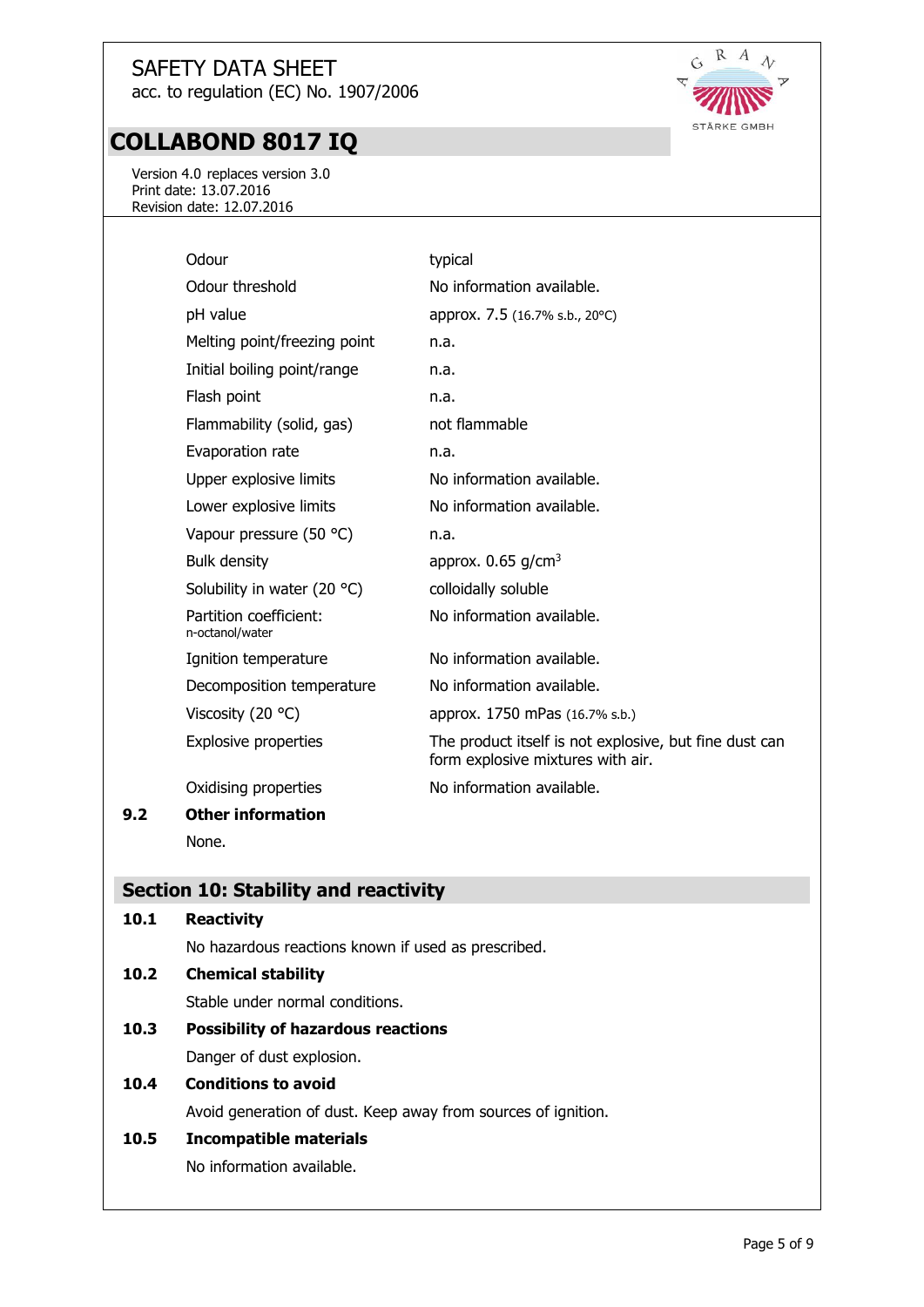$\mathcal{C}_{\mathbf{A}}$  $\lambda$ STÄRKE GMBH

## **COLLABOND 8017 IQ**

Version 4.0 replaces version 3.0 Print date: 13.07.2016 Revision date: 12.07.2016

#### **10.6 Hazardous decomposition products**

No decomposition if used as prescribed.

#### **Section 11: Toxicological information**

#### **11.1 Information on toxicological effects**

No toxicity studies have been conducted on this product.

#### **LD<sup>50</sup> values of single components relevant for classification**

wetting agent

LD<sub>50</sub> oral (rat):  $>$  2000 mg/kg LD<sup>50</sup> dermal (rat): n.d.

biocide

 $LD_{50}$  oral (ATE mix / calculated):  $>$  2000 mg/kg LD<sub>50</sub> dermal (ATE mix / calculated):  $>$  5000 mg/kg

#### **Irritant and corrosive effects**

n.a.

#### **Sensitization**

No sensitization expected.

#### **Cancerogenicity**

The product does not contain substances in a concentration equal or higher than 0.1% which are listed as carcinogens by the International Agency for Research on Cancer (IARC), the National Toxicology Program (NTP) or the American Conference of Governmental Industrial Hygienists (ACGIH).

#### **Mutagenicity**

The product does not contain substances in a concentration or equal or higher than 0.1% which are classified as mutagens.

#### **Reproductive toxicity**

The product does not contain substances in a concentration or equal or higher than 0.1% which are classified as toxic for reproduction.

#### **Other information**

The mixture was classified on the basis of the calculation procedure of the CLP-Regulation (EC) 1272/2008 Annex I.

## **Section 12: Ecological information**

#### **12.1 Toxicity**

No ecotoxicity studies have been conducted on this product. The mixture was classified on the basis of the calculation procedure of the CLP-Regulation (EC) 1272/2008.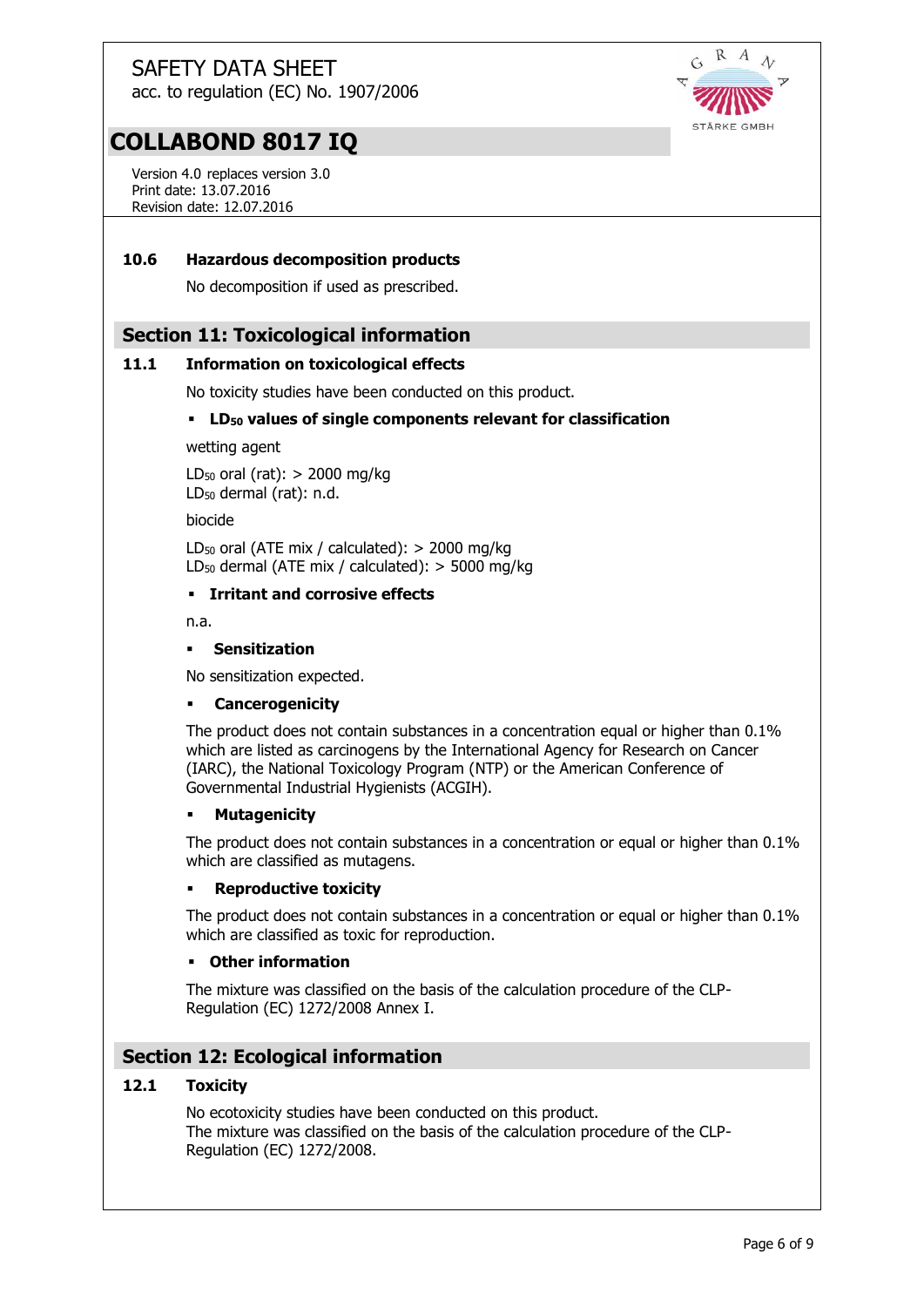

Version 4.0 replaces version 3.0 Print date: 13.07.2016 Revision date: 12.07.2016



#### **Aquatic Toxicity of ingredients**

wetting agent

LC<sub>50</sub> fish  $(96 h):$  > 0.1 - 1 mg/l EC<sup>50</sup> crustacea (48 h): n.d.

biocide

LC<sup>50</sup> fish (96 h): 3.0 mg/l EC<sup>50</sup> crustacea (48 h): 1.04 mg/l

#### **12.2 Persistence and degradability**

modified starch

Biodegradability is expected.

#### **12.3 Bioaccumulative potential**

Bioaccumulation is not expected.

#### **12.4 Mobility in soil**

No data available.

#### **12.5 Results of PBT and vPvB assessment**

No data available.

#### **12.6 Other adverse effects**

Do not allow to enter into drains/surface water/groundwater. The release of larger quantities of the product in water may lead to a change in the pH value and may therefore damage the ecosystem. The mixture is not anticipated to pose any environmental hazard after neutralization and dilution.

#### **Section 13: Disposal considerations**

#### **13.1 Waste treatment methods**

Any disposal practice must be in compliance with all local and national laws and regulations. Customers are advised to check their local legislation governing the disposal of waste materials.

If this mixture becomes a waste, the final user must define and assign the appropriate European Waste Catalogue code. Use only authorized contractors. Do not allow to enter into drains/surface water/groundwater.

**European waste catalogue** (complies with UVEK valid for CH)

16 03 05\* (organic wastes containing dangerous substances)

Notes: The European Waste Catalogue (EWC) classifies waste materials and categorises them according to what they are and how they were produced. This may cause other classifications. The final decision belongs to the last user.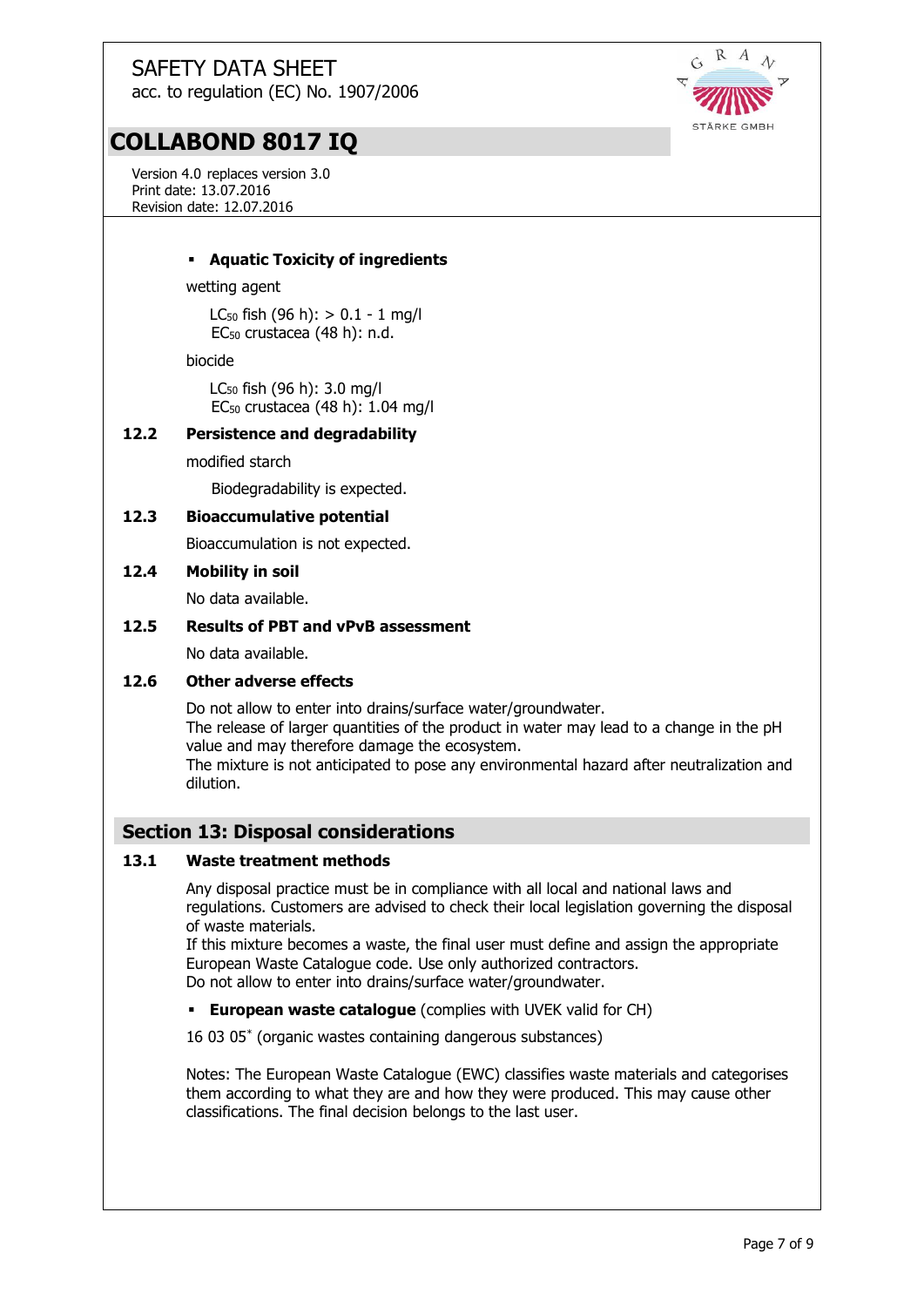acc. to regulation (EC) No. 1907/2006



## **COLLABOND 8017 IQ**

Version 4.0 replaces version 3.0 Print date: 13.07.2016 Revision date: 12.07.2016

### **Uncleaned packaging**

Recommendation: After complete emptying and cleaning, send to be reconditioned or recycled.

## **Section 14: Transport information**

No dangerous good in sense of the transport regulation for land, air and sea.

#### **14.1 UN number**

Not applicable.

- **14.2 UN proper shipping name** Not applicable.
- **14.3 Transport hazard class(es)** Not applicable.
- **14.4 Packing group**

Not applicable.

- **14.5 Environmental hazards** Not applicable.
- **14.6 Special precautions for user** Not applicable.
- **14.7 Transport in bulk according to Annex II of MARPOL73/78 and the IBC Code** Not applicable.

## **Section 15: Regulatory information**

#### **15.1 Safety, health and environmental regulations/legislation specific for the substance or mixture**

Safety Data Sheet according to REACH – Regulation (EC) No. 1907/2006. The mixture was classified on the basis of the calculation procedure of the CLP-Regulation (EC) 1272/2008 (Annex 1).

#### **Registration of modified starch:**

Modified starch as a polymer is exempt from registration according to REACH Regulation (EC) No. 1907/2006 article 2(9).

#### **National Regulations:**

#### Germany:

Water hazard class acc. to VwVwS dated 17.05.1999/ Annex 4 WGK 1 (weakly water-endangering)

### **15.2 Chemical safety assessment**

Not available for the mixture.